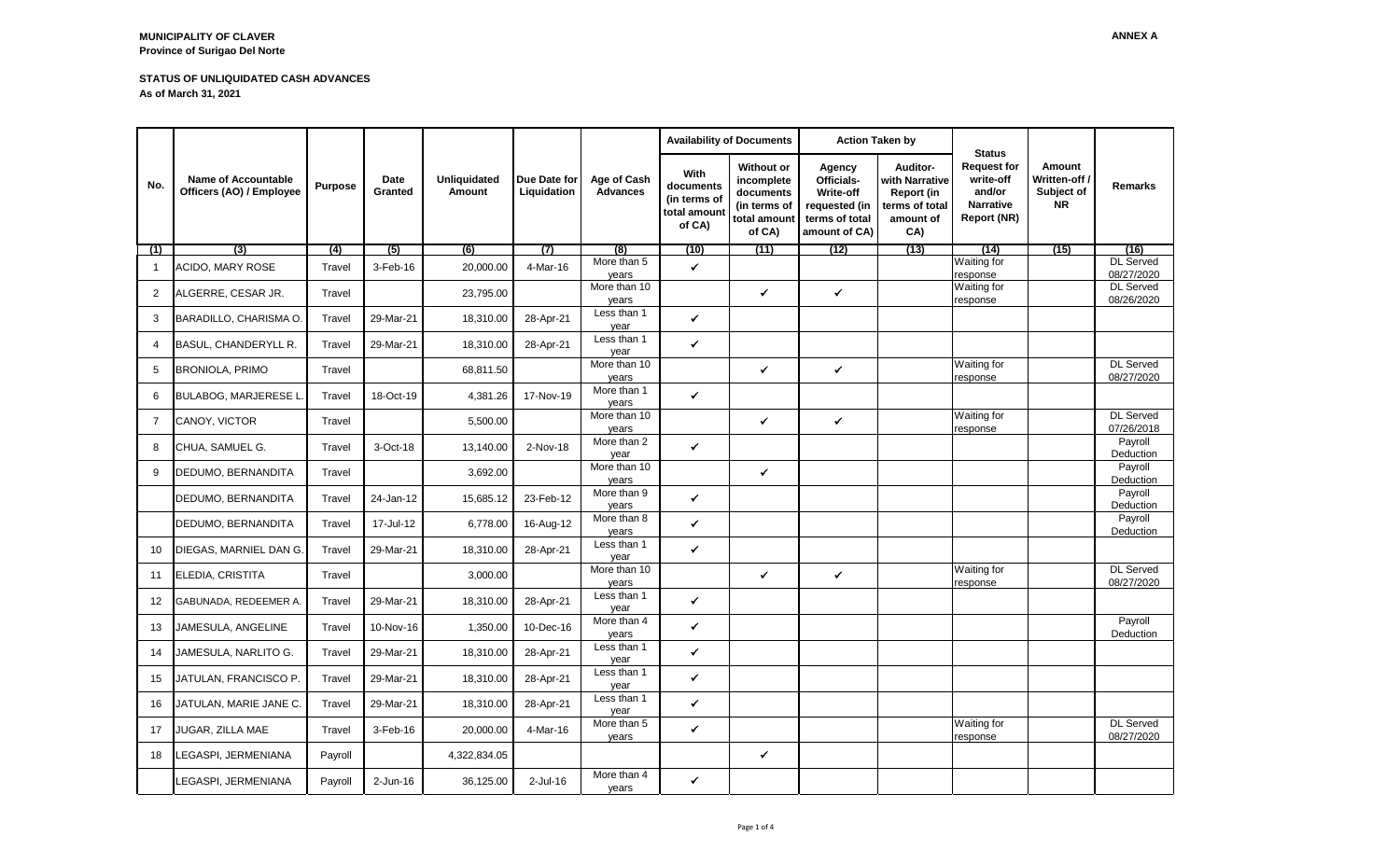|     | <b>Name of Accountable</b><br>Officers (AO) / Employee | <b>Purpose</b> | Date<br>Granted | Unliquidated<br>Amount | Due Date for<br>Liquidation | Age of Cash<br><b>Advances</b> | <b>Availability of Documents</b>                           |                                                                                       | <b>Action Taken by</b>                                                                |                                                                                | <b>Status</b>                                                                |                                                    |                         |
|-----|--------------------------------------------------------|----------------|-----------------|------------------------|-----------------------------|--------------------------------|------------------------------------------------------------|---------------------------------------------------------------------------------------|---------------------------------------------------------------------------------------|--------------------------------------------------------------------------------|------------------------------------------------------------------------------|----------------------------------------------------|-------------------------|
| No. |                                                        |                |                 |                        |                             |                                | With<br>documents<br>(in terms of<br>total amoun<br>of CA) | <b>Without or</b><br>incomplete<br>documents<br>(in terms of<br>total amoun<br>of CA) | Agency<br>Officials-<br>Write-off<br>requested (in<br>terms of total<br>amount of CA) | Auditor-<br>with Narrative<br>Report (in<br>terms of total<br>amount of<br>CA) | <b>Request for</b><br>write-off<br>and/or<br>Narrative<br><b>Report (NR)</b> | Amount<br>Written-off /<br>Subject of<br><b>NR</b> | Remarks                 |
| 19  | LUKBAN, CARYL DEE                                      | Payroll        | 22-Mar-21       | 19,250.00              | 21-Apr-21                   | Less than 1<br>year            | $\checkmark$                                               |                                                                                       |                                                                                       |                                                                                |                                                                              |                                                    |                         |
| 20  | NASAYAO, GERARDA N.                                    | Travel         | 29-Mar-21       | 18,310.00              | 28-Apr-21                   | Less than 1<br>year            | $\checkmark$                                               |                                                                                       |                                                                                       |                                                                                |                                                                              |                                                    |                         |
| 21  | NAVALLO, ANDRES                                        | Travel         |                 | 19,056.00              |                             | More than 10<br>years          | $\checkmark$                                               |                                                                                       | $\checkmark$                                                                          |                                                                                | <b>Waiting for</b><br>response                                               |                                                    | DL Served<br>07/26/2018 |
| 22  | OLVEZ, LETECIA                                         | Payroll        | 5-Jan-21        | (6,500.00)             | 4-Feb-21                    | Less than 1<br>year            | $\checkmark$                                               |                                                                                       |                                                                                       |                                                                                |                                                                              |                                                    |                         |
|     | OLVEZ, LETECIA                                         | Payroll        | 23-Feb-21       | 223,000.00             | 25-Mar-21                   | Less than 1<br>year            | $\checkmark$                                               |                                                                                       |                                                                                       |                                                                                |                                                                              |                                                    |                         |
|     | OLVEZ, LETECIA                                         | Payroll        | 4-Mar-21        | 231,000.00             | 3-Apr-21                    | Less than 1<br>year            | $\checkmark$                                               |                                                                                       |                                                                                       |                                                                                |                                                                              |                                                    |                         |
|     | OLVEZ, LETECIA                                         | Payroll        | 4-Mar-21        | 15,000.00              | 3-Apr-21                    | Less than 1<br>year            | $\checkmark$                                               |                                                                                       |                                                                                       |                                                                                |                                                                              |                                                    |                         |
|     | OLVEZ, LETECIA                                         | Payroll        | 4-Mar-21        | 15,000.00              | 3-Apr-21                    | Less than 1<br>year            | $\checkmark$                                               |                                                                                       |                                                                                       |                                                                                |                                                                              |                                                    |                         |
|     | OLVEZ, LETECIA                                         | Payroll        | 4-Mar-21        | 46,000.00              | 3-Apr-21                    | Less than 1<br>year            | $\checkmark$                                               |                                                                                       |                                                                                       |                                                                                |                                                                              |                                                    |                         |
|     | OLVEZ, LETECIA                                         | Payroll        | 4-Mar-21        | 18,000.00              | 3-Apr-21                    | Less than 1<br>year            | $\checkmark$                                               |                                                                                       |                                                                                       |                                                                                |                                                                              |                                                    |                         |
|     | OLVEZ, LETECIA                                         | Payroll        | 4-Mar-21        | 15,000.00              | 3-Apr-21                    | Less than 1<br>year            | $\checkmark$                                               |                                                                                       |                                                                                       |                                                                                |                                                                              |                                                    |                         |
|     | OLVEZ, LETECIA                                         | Payroll        | 4-Mar-21        | 15,000.00              | 3-Apr-21                    | Less than 1<br>year            | $\checkmark$                                               |                                                                                       |                                                                                       |                                                                                |                                                                              |                                                    |                         |
|     | OLVEZ, LETECIA                                         | Payroll        | 9-Mar-21        | 15,000.00              | 8-Apr-21                    | Less than 1<br>year            | $\checkmark$                                               |                                                                                       |                                                                                       |                                                                                |                                                                              |                                                    |                         |
|     | OLVEZ, LETECIA                                         | Payroll        | 9-Mar-21        | 166,500.00             | 8-Apr-21                    | Less than 1<br>year            | $\checkmark$                                               |                                                                                       |                                                                                       |                                                                                |                                                                              |                                                    |                         |
|     | OLVEZ, LETECIA                                         | Payroll        | 9-Mar-21        | 65,880.00              | 8-Apr-21                    | Less than 1<br>year            | $\checkmark$                                               |                                                                                       |                                                                                       |                                                                                |                                                                              |                                                    |                         |
|     | OLVEZ, LETECIA                                         | Payroll        | 10-Mar-21       | 105,000.00             | 9-Apr-21                    | Less than 1<br>year            | $\checkmark$                                               |                                                                                       |                                                                                       |                                                                                |                                                                              |                                                    |                         |
|     | OLVEZ, LETECIA                                         | Payroll        | 12-Mar-21       | 12,000.00              | 11-Apr-21                   | Less than 1<br>year            | $\checkmark$                                               |                                                                                       |                                                                                       |                                                                                |                                                                              |                                                    |                         |
|     | OLVEZ, LETECIA                                         | Payroll        | 16-Mar-21       | 100,000.00             | 15-Apr-21                   | Less than 1<br>year            | $\checkmark$                                               |                                                                                       |                                                                                       |                                                                                |                                                                              |                                                    |                         |
|     | OLVEZ, LETECIA                                         | Payroll        | 17-Mar-21       | 225,000.00             | 16-Apr-21                   | Less than 1<br>year            | $\checkmark$                                               |                                                                                       |                                                                                       |                                                                                |                                                                              |                                                    |                         |
|     | OLVEZ, LETECIA                                         | Payroll        | 22-Mar-21       | 10,980.00              | 21-Apr-21                   | Less than 1<br>year            | ✓                                                          |                                                                                       |                                                                                       |                                                                                |                                                                              |                                                    |                         |
|     | OLVEZ, LETECIA                                         | Payroll        | 22-Mar-21       | 108,150.00             | 21-Apr-21                   | Less than 1<br>year            | $\checkmark$                                               |                                                                                       |                                                                                       |                                                                                |                                                                              |                                                    |                         |
|     | OLVEZ, LETECIA                                         | Payroll        | 23-Mar-21       | 74,750.00              | 22-Apr-21                   | Less than 1<br>year            | $\checkmark$                                               |                                                                                       |                                                                                       |                                                                                |                                                                              |                                                    |                         |
|     | OLVEZ, LETECIA                                         | Payroll        | 23-Mar-21       | 6,710.00               | 22-Apr-21                   | Less than 1<br>year            | $\checkmark$                                               |                                                                                       |                                                                                       |                                                                                |                                                                              |                                                    |                         |
|     | OLVEZ, LETECIA                                         | Payroll        | 23-Mar-21       | 175,407.95             | 22-Apr-21                   | Less than 1<br>year            | $\checkmark$                                               |                                                                                       |                                                                                       |                                                                                |                                                                              |                                                    |                         |
|     | OLVEZ, LETECIA                                         | Payroll        | 23-Mar-21       | 18,146.88              | 22-Apr-21                   | Less than 1<br>year            | $\checkmark$                                               |                                                                                       |                                                                                       |                                                                                |                                                                              |                                                    |                         |
|     | OLVEZ, LETECIA                                         | Payroll        | 24-Mar-21       | 8,450.00               | 23-Apr-21                   | Less than 1<br>year            | $\checkmark$                                               |                                                                                       |                                                                                       |                                                                                |                                                                              |                                                    |                         |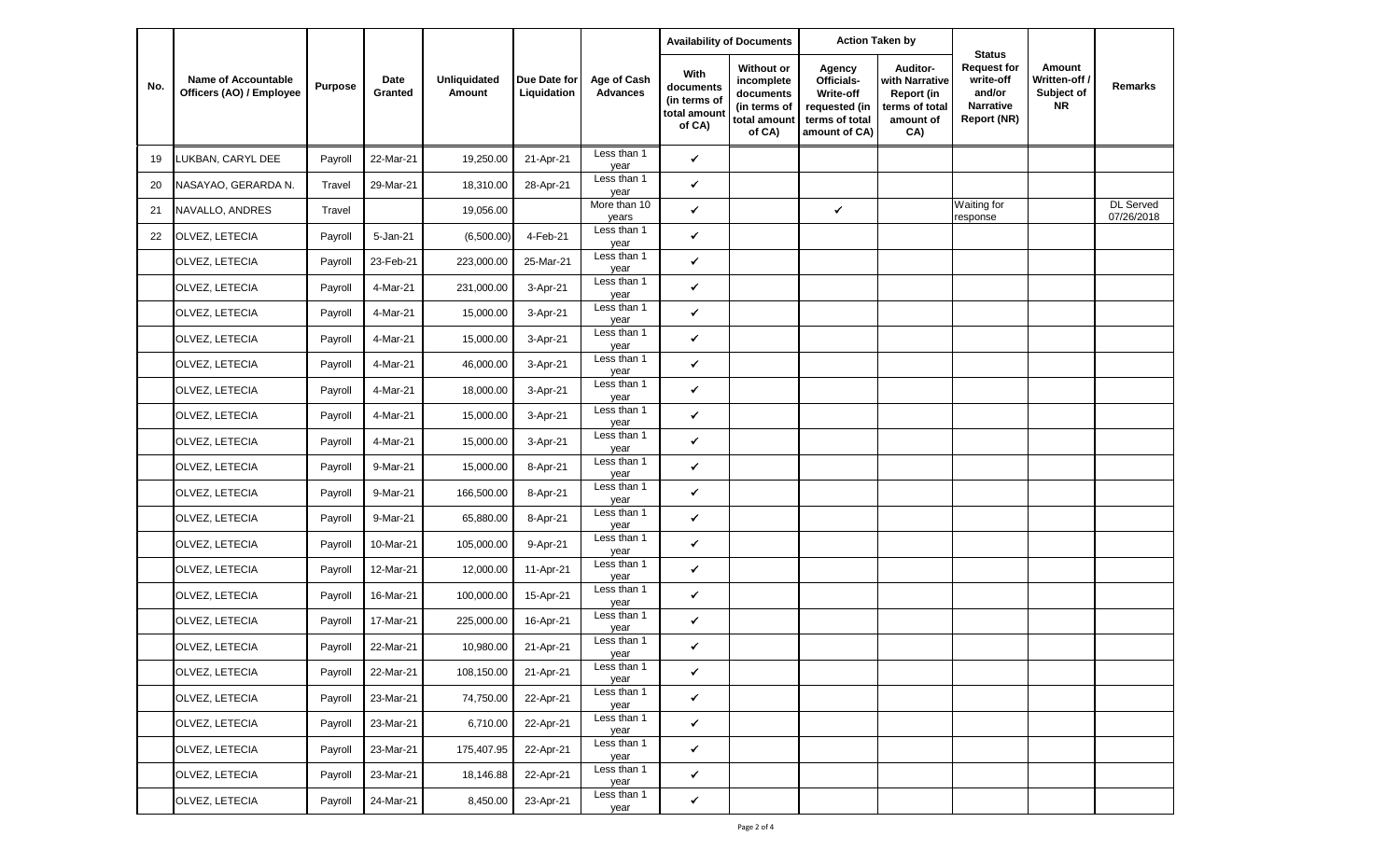|     | <b>Name of Accountable</b><br>Officers (AO) / Employee | <b>Purpose</b> | Date<br>Granted   | Unliquidated<br>Amount | Due Date for<br>Liquidation | Age of Cash<br><b>Advances</b> |                                                            | <b>Availability of Documents</b>                                               |                                                                                       | <b>Action Taken by</b>                                                         |                                                                                        |                                                    |                         |
|-----|--------------------------------------------------------|----------------|-------------------|------------------------|-----------------------------|--------------------------------|------------------------------------------------------------|--------------------------------------------------------------------------------|---------------------------------------------------------------------------------------|--------------------------------------------------------------------------------|----------------------------------------------------------------------------------------|----------------------------------------------------|-------------------------|
| No. |                                                        |                |                   |                        |                             |                                | With<br>documents<br>(in terms of<br>total amoun<br>of CA) | Without or<br>incomplete<br>documents<br>(in terms of<br>total amoun<br>of CA) | Agency<br>Officials-<br>Write-off<br>requested (in<br>terms of total<br>amount of CA) | Auditor-<br>with Narrative<br>Report (in<br>terms of total<br>amount of<br>CA) | <b>Status</b><br><b>Request for</b><br>write-off<br>and/or<br>Narrative<br>Report (NR) | Amount<br>Written-off /<br>Subject of<br><b>NR</b> | Remarks                 |
|     | OLVEZ, LETECIA                                         | Payroll        | 26-Mar-21         | 649,260.20             | 25-Apr-21                   | Less than 1<br>year            | $\checkmark$                                               |                                                                                |                                                                                       |                                                                                |                                                                                        |                                                    |                         |
|     | OLVEZ, LETECIA                                         | Payroll        | 26-Mar-21         | 145,139.15             | 25-Apr-21                   | Less than 1<br>year            | $\checkmark$                                               |                                                                                |                                                                                       |                                                                                |                                                                                        |                                                    |                         |
|     | OLVEZ, LETECIA                                         | Payroll        | 30-Mar-21         | 16,000.00              | 29-Apr-21                   | Less than 1<br>year            | $\checkmark$                                               |                                                                                |                                                                                       |                                                                                |                                                                                        |                                                    |                         |
|     | OLVEZ, LETECIA                                         | Payroll        | 30-Mar-21         | 30,000.00              | 29-Apr-21                   | Less than 1<br>year            | $\checkmark$                                               |                                                                                |                                                                                       |                                                                                |                                                                                        |                                                    |                         |
|     | OLVEZ, LETECIA                                         | Payroll        | 30-Mar-21         | 19,000.00              | 29-Apr-21                   | Less than 1<br>year            | $\checkmark$                                               |                                                                                |                                                                                       |                                                                                |                                                                                        |                                                    |                         |
|     | OLVEZ, LETECIA                                         | Payroll        | 30-Mar-21         | 16,000.00              | 29-Apr-21                   | Less than 1<br>year            | $\checkmark$                                               |                                                                                |                                                                                       |                                                                                |                                                                                        |                                                    |                         |
|     | OLVEZ, LETECIA                                         | Payroll        | 30-Mar-21         | 40,000.00              | 29-Apr-21                   | Less than 1<br>year            | $\checkmark$                                               |                                                                                |                                                                                       |                                                                                |                                                                                        |                                                    |                         |
|     | OLVEZ, LETECIA                                         | Payroll        | 30-Mar-21         | 50,500.00              | 29-Apr-21                   | Less than 1<br>year            | $\checkmark$                                               |                                                                                |                                                                                       |                                                                                |                                                                                        |                                                    |                         |
|     | OLVEZ, LETECIA                                         | Payroll        | 30-Mar-21         | 46,000.00              | 29-Apr-21                   | Less than 1<br>year            | $\checkmark$                                               |                                                                                |                                                                                       |                                                                                |                                                                                        |                                                    |                         |
|     | OLVEZ, LETECIA                                         | Payroll        | 30-Mar-21         | 37,000.00              | 29-Apr-21                   | Less than 1<br>year            | $\checkmark$                                               |                                                                                |                                                                                       |                                                                                |                                                                                        |                                                    |                         |
|     | OLVEZ, LETECIA                                         | Payroll        | 30-Mar-21         | 41,500.00              | 29-Apr-21                   | Less than 1<br>year            | $\checkmark$                                               |                                                                                |                                                                                       |                                                                                |                                                                                        |                                                    |                         |
|     | OLVEZ, LETECIA                                         | Payroll        | 30-Mar-21         | 31,000.00              | 29-Apr-21                   | Less than 1<br>year            | $\checkmark$                                               |                                                                                |                                                                                       |                                                                                |                                                                                        |                                                    |                         |
|     | OLVEZ, LETECIA                                         | Payroll        | 30-Mar-21         | 38,500.00              | 29-Apr-21                   | Less than 1<br>year            | $\checkmark$                                               |                                                                                |                                                                                       |                                                                                |                                                                                        |                                                    |                         |
|     | OLVEZ, LETECIA                                         | Payroll        | 30-Mar-21         | 82,000.00              | 29-Apr-21                   | Less than 1<br>year            | $\checkmark$                                               |                                                                                |                                                                                       |                                                                                |                                                                                        |                                                    |                         |
|     | OLVEZ, LETECIA                                         | Payroll        | 30-Mar-21         | 32,500.00              | 29-Apr-21                   | Less than 1<br>year            | $\checkmark$                                               |                                                                                |                                                                                       |                                                                                |                                                                                        |                                                    |                         |
|     | OLVEZ, LETECIA                                         | Payroll        | 30-Mar-21         | 29,500.00              | 29-Apr-21                   | Less than 1<br>year            | $\checkmark$                                               |                                                                                |                                                                                       |                                                                                |                                                                                        |                                                    |                         |
|     | OLVEZ, LETECIA                                         | Payroll        | 31-Mar-21         | 6,000.00               | 30-Apr-21                   | Less than 1<br>year            | $\checkmark$                                               |                                                                                |                                                                                       |                                                                                |                                                                                        |                                                    |                         |
|     | OLVEZ, LETECIA                                         | Payroll        | 31-Mar-21         | 6,000.00               | 30-Apr-21                   | Less than 1<br>year            | $\checkmark$                                               |                                                                                |                                                                                       |                                                                                |                                                                                        |                                                    |                         |
|     | OLVEZ, LETECIA                                         | Payroll        | 31-Mar-21         | 6,000.00               | 30-Apr-21                   | Less than 1<br>year            | $\checkmark$                                               |                                                                                |                                                                                       |                                                                                |                                                                                        |                                                    |                         |
|     | OLVEZ, LETECIA                                         |                | Payroll 22-Dec-20 |                        | 6,500.00 21-Jan-21          | Less than 1<br>year            | ✔                                                          |                                                                                |                                                                                       |                                                                                |                                                                                        |                                                    |                         |
|     | OLVEZ, LETECIA                                         | Payroll        | 26-Mar-21         | 24,095.00              | 25-Apr-21                   | Less than 1<br>year            | $\checkmark$                                               |                                                                                |                                                                                       |                                                                                |                                                                                        |                                                    |                         |
|     | OLVEZ, LETECIA                                         | Payroll        | 18-Mar-21         | 2,000.00               | 17-Apr-21                   | Less than 1<br>year            | $\checkmark$                                               |                                                                                |                                                                                       |                                                                                |                                                                                        |                                                    |                         |
|     | OLVEZ, LETECIA                                         | Payroll        | 29-Mar-21         | 69,000.00              | 28-Apr-21                   | Less than 1<br>year            | $\checkmark$                                               |                                                                                |                                                                                       |                                                                                |                                                                                        |                                                    |                         |
| 23  | OMEGA, MARGARITO                                       | Travel         | 7-Dec-10          | 5,160.00               | $6 - Jan-11$                | More than 9<br>years           |                                                            | $\checkmark$                                                                   |                                                                                       |                                                                                |                                                                                        |                                                    |                         |
| 24  | PAQUEO, FLORANTE D.                                    | Travel         | 29-Mar-21         | 18,310.00              | 28-Apr-21                   | Less than 1<br>year            | $\checkmark$                                               |                                                                                |                                                                                       |                                                                                |                                                                                        |                                                    |                         |
| 25  | PARAJES, BELEN                                         | Travel         |                   | 5,500.00               |                             | More than 10<br>years          |                                                            | $\checkmark$                                                                   | $\checkmark$                                                                          |                                                                                | <b>Waiting for</b><br>response                                                         |                                                    | DL Served<br>08/27/2020 |